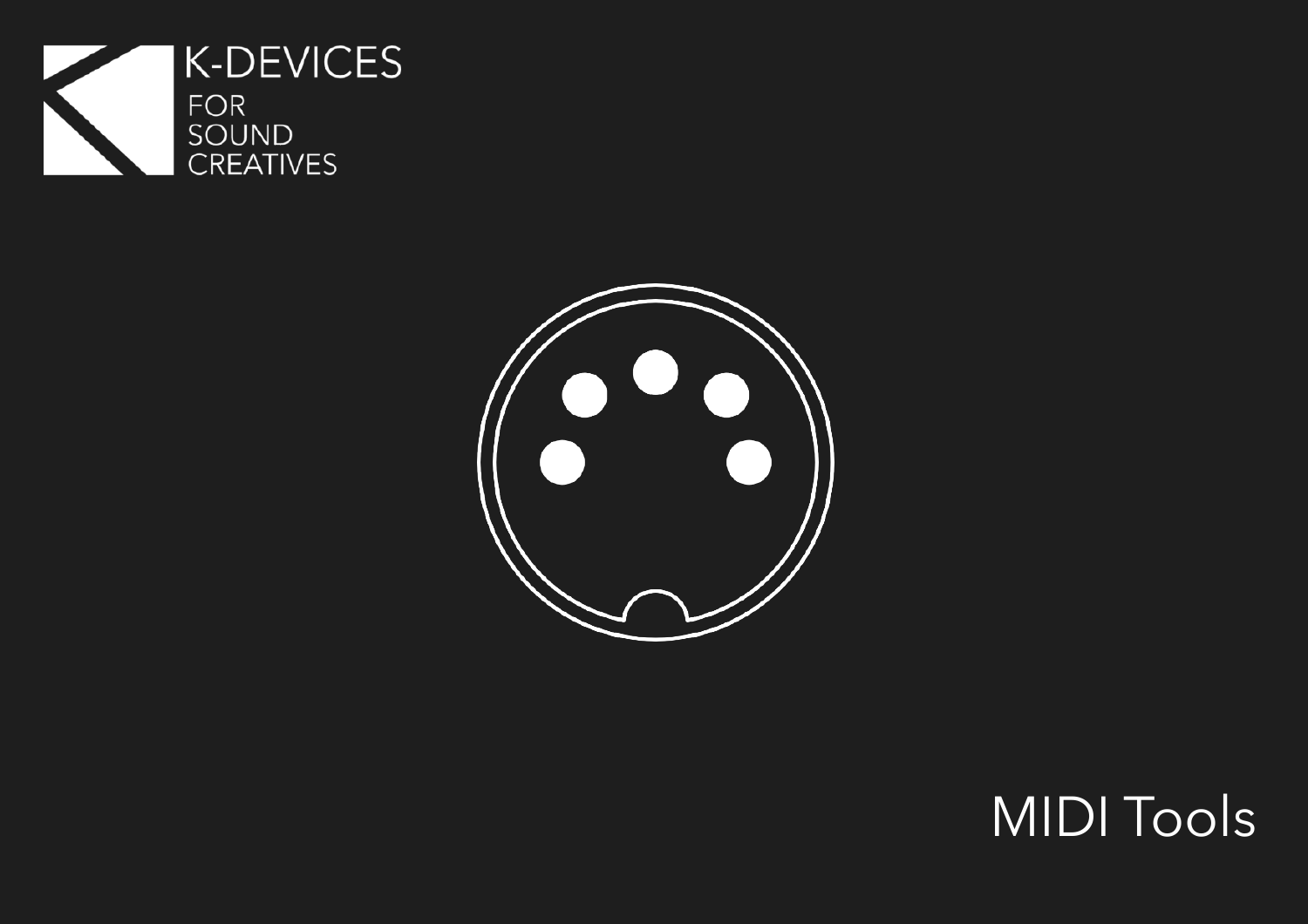Manual Version 1.1 (06/2022)

[www.k-devices.com](http://www.k-devices.com) - [support@k-devices.com](mailto:support@k-devices.com)

©K-Devices, 2022. All rights reserved.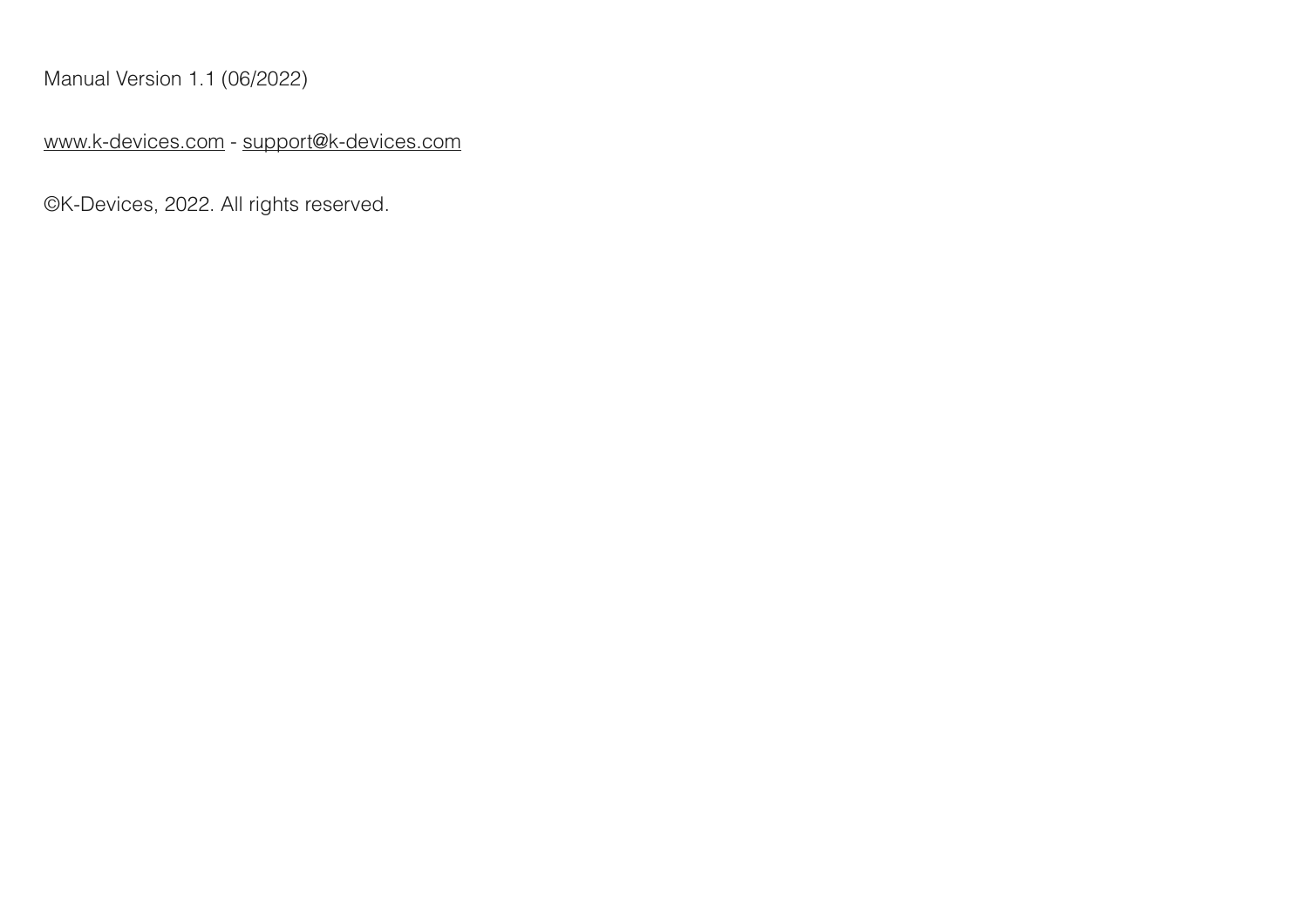# **INDEX**

| 1. MIDI TOOLS                   | 4  |
|---------------------------------|----|
| 2. LFOH!                        | 5  |
| 2.1 INSTALLATION                | 5  |
| 2.2 HOW LFOH! WORKS             | 5  |
| 2.3 PARAMETERS                  | 6  |
| 2.4 HOW TO USE LFOH!            | 8  |
| 3. TATAT                        | 9  |
| 3.1 INSTALLATION & REQUIREMENTS | 9  |
| 3.2 HOW TATAT WORKS             | 10 |
| 3.3 PARAMETERS                  | 11 |
| 3.4 ROUTING                     | 13 |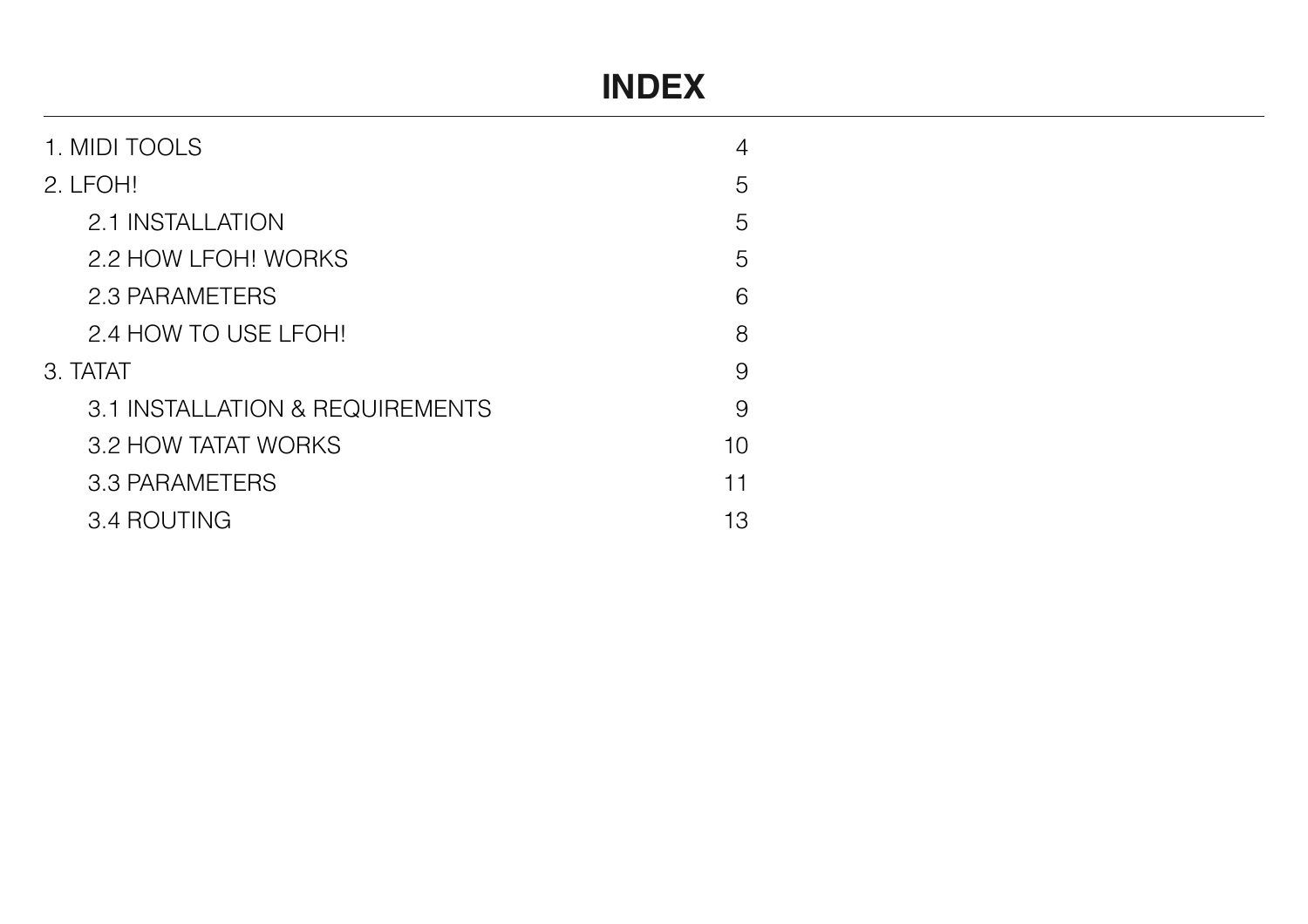# <span id="page-3-0"></span>**1. MIDI TOOLS**

Thank you for choosing MIDI Tools!

MIDI Tools is a series of plugins for Windows, MacOS and iOS.

This series will grow up, and the manual will be updated on each new release. We are currently developing MIDI filters, generators, sequencers, and modulators… so keep an eye on us if you are interested in this kind of tools!

Our goal with MIDI Tools is to provide a series of plugins that let you process/handle/generate MIDI messages in a creative way and with an unusual approach.

This document will guide you through a complete overview of the products. After reading it, you should be able to use them on perfect, so we recommend that you take the time to read this guide, in its entirely.

We suggest to follow us via **Facebook** and [Twitter,](http://www.twitter.com/kdevices/) or sign up our [Newsletter,](http://eepurl.com/dA89L) in order to stay updated with K-Devices news and future free updates.

Follow us also on [YouTube](http://youtube.com/kdevices) for video tutorials, or via [Instagram.](http://instagram.com/kdevices/)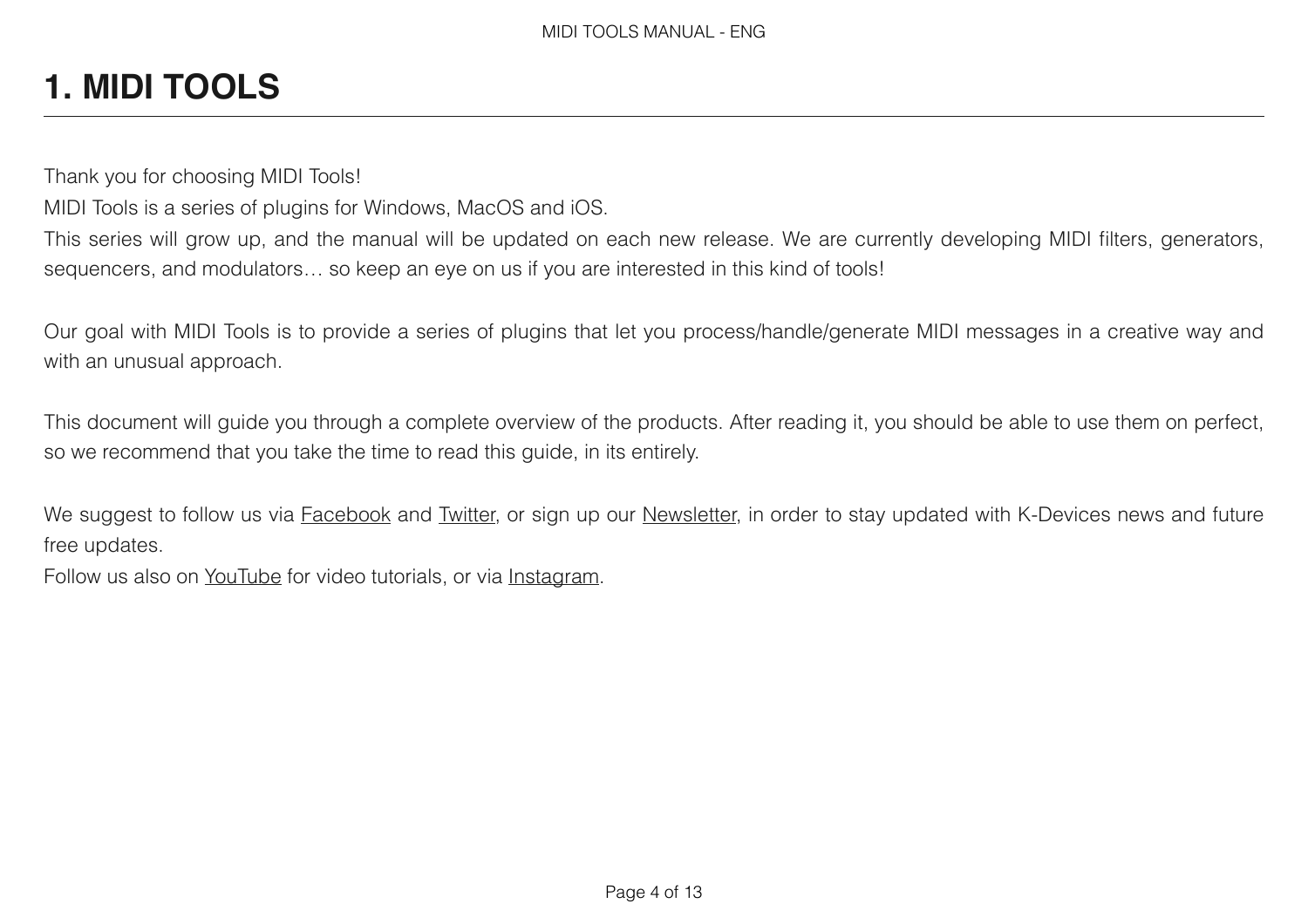# <span id="page-4-0"></span>**2. LFOH!**

[LFOH!](https://apple.co/3MpPY6o) is an AUv3 plugin for iOS, and it's both an **audio effect** and a **MIDI modulator**. Technically is recognized as an audio effect, so you'll find it listed among audio AUv3 instead of MIDI AUv3 elements.

LFOH! modulates audio input's **amplitude** and sends **MIDI CC** messages out according to its settings and the MIDI routing flexibility of app that hosts it.

The core of LFOH! is its augmented, stunning (as the name suggests!) LFO, which enhances the possibilities of the classic cycling envelope by adding control over a set of advanced and unique features. Some of the parameters found on its interface are pretty standard, while others are a bit more special, allowing for advanced real-time waveshaping of the modulation signal.

### **2.1 INSTALLATION**

<span id="page-4-1"></span>LFOH! comes as AUv3 plugin for iOS: once downloaded and installed, you will need an AUv3 host app like GarageBand, AUM, Cubasis, Drambo, etc in order to use it.

### <span id="page-4-2"></span>**2.2 HOW LFOH! WORKS**

LFOH! is a single oscillator LFO and has a set of continuously **morphable** and selectable **waveforms** that represents the core of our final signal. Apart from the classic Frequency and Phase parameters (which make it capable of all of the classic modulation stuff), the waveform can also be shaped by swinging its cycles, bending its curve, squeezing portions of oscillation in the same period of time, scaled and transformed while exceeding its boundaries. An additional Sample and Hold circuit provides quantization for the resulting signal.

LFOH!'s modulation signal can be used for a double purpose: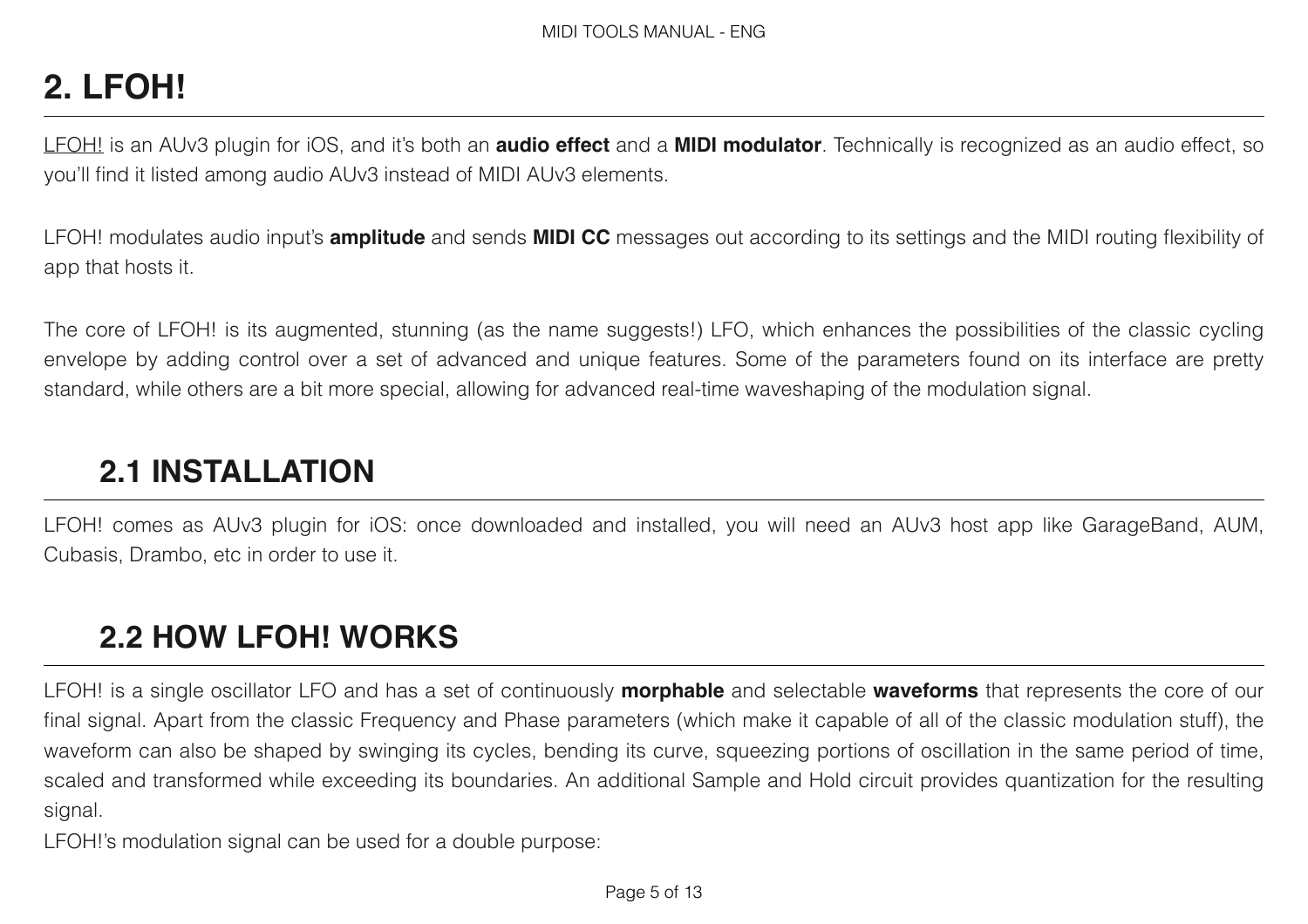#### MIDI TOOLS MANUAL - ENG

- to modulate **amplitude** of incoming audio, like a tremolo (but doing a lot more than a classic tremolo), via the **audio input mod** slider located in the footer
- to send the modulation signal out as **MIDI CC**, routed via CC and CH parameters, located on the right side of the user interface. To use this feature you'll need an AUv3 host app with a flexible MIDI routing system; for instance, we had lot of fun with AUM and Drambo.

### <span id="page-5-0"></span>**2.3 PARAMETERS**

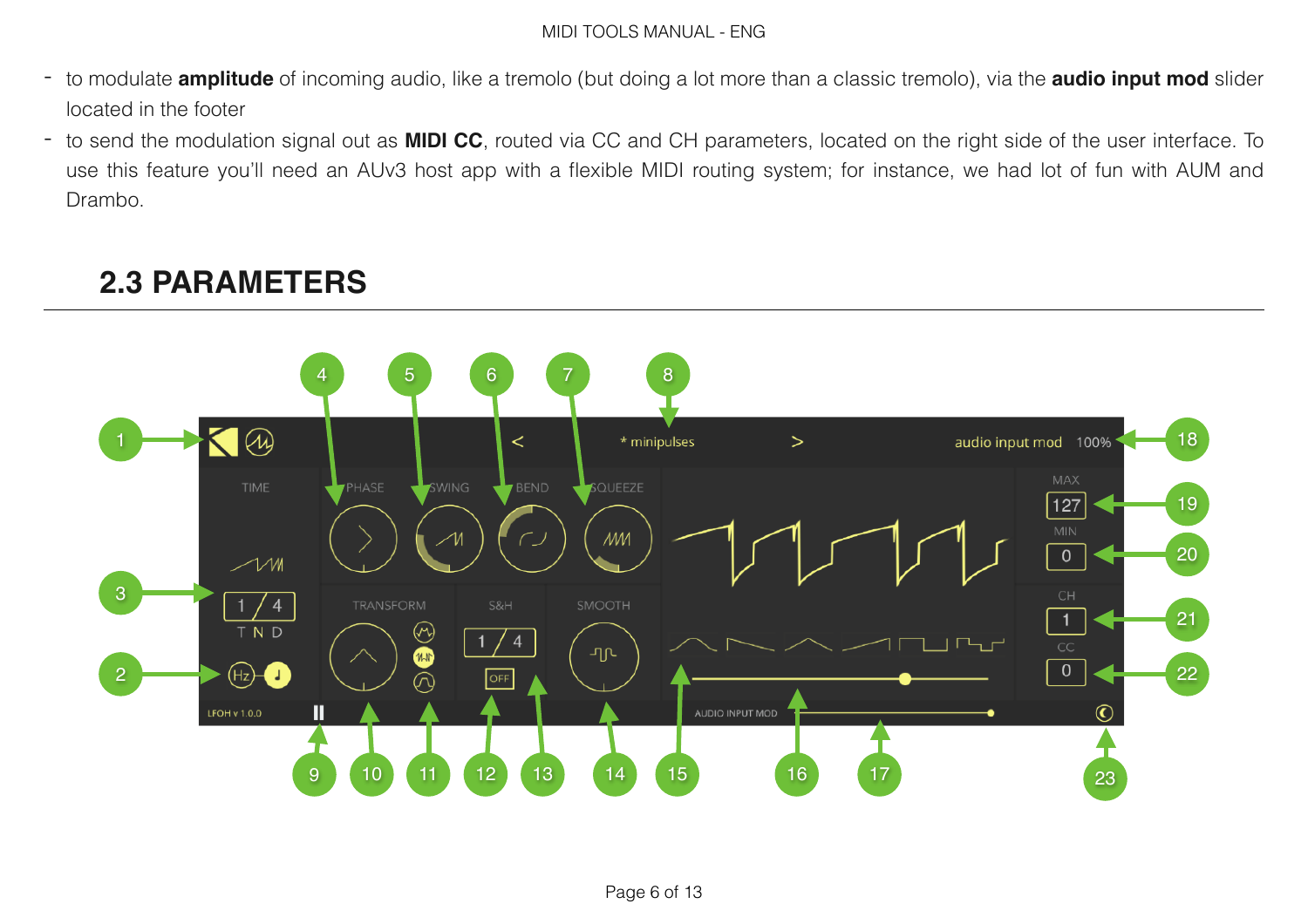- 1. **Logo** Tap here for infos copyright and manual
- 2. **Time Mode** Set modulation frequency to be free or synced to global tempo
- 3. **Time Frequency** When Time Mode is set to sync: time numerator, time signature, time kind (triplet, normal, dotted). When Time Mode is set to free: frequency in Hz
- 4. **Phase** Set the phase of modulation waveform
- 5. **Swing** Set the swing amount
- 6. **Bend** Bend modulation waveform either logarithmically or exponentially
- 7. **Squeeze** Compress the waveform in order to get this value of cycles in between the defined time interval
- 8. **Presets** tap on arrows to change factory presets, tap on preset name to enter preset manager (copy, paste functions)
- 9. **Transport** enable/disable MIDI modulation
- 10. **Gain** Set the volume for modulation signal
- 11. **Transform** Define how to transform modulation signal when exceeding oscillation boundaries (fold, wrap, clip)
- 12. **Sample & Hold** Enable to quantize waveform
- 13. **S&H Time Resolution** Sample and Hold time numerator and signature
- 14. **Smooth** Smoothen modulation output transitions by an absolute timing factor
- 15. **Waveform Selector** Click to select a waveform shape
- 16. **Waveform** Use the slider to morph between different shapes
- 17. **Audio Input Modulation** Use the slider to set amplitude modulation amount
- 18. **Readout** Tap on parameter to get the exact value; double tap on value to edit
- 19. **Max** Set MIDI modulation maximum output value
- 20. **Min** Set MIDI modulation minimum output value
- 21. **CH** Set MIDI channel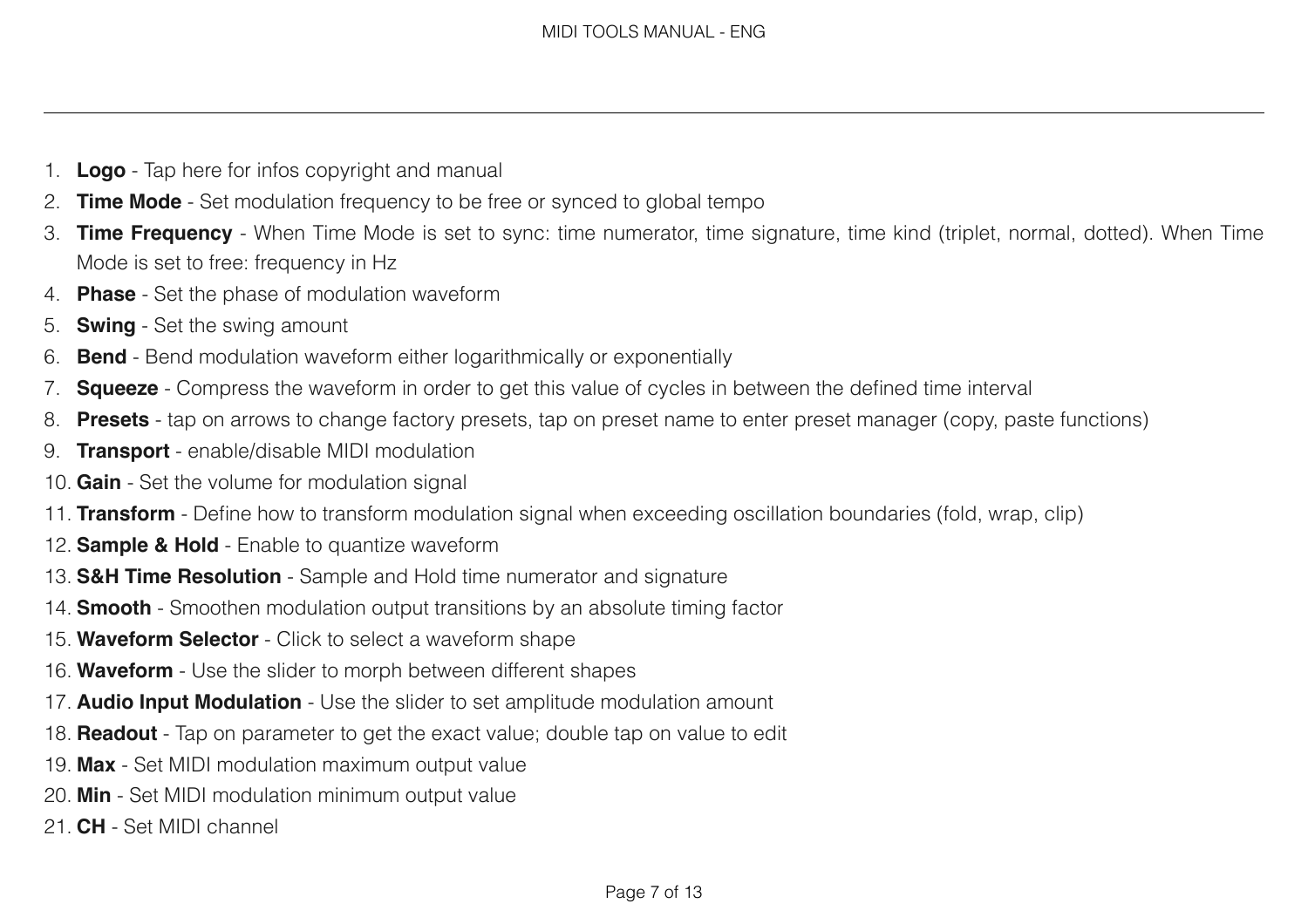22. **CC** - Set MIDI CC 23. **Skin** - Set dark/light mode

## <span id="page-7-0"></span>**2.4 HOW TO USE LFOH!**

LFOH! can act as an audio processor, shaping incoming audio with **amplitude modulation**, or to send its modulation signal out as a **MIDI CC** message.

Using LFOH! as a creative tremolo is easy: just load it on the track you want and increase the **audio input mod** slider as you need. You'll easily get nice amplitude modulation results: from experimental textures, to rhythmic accents, like-sidechain approaches, and more.

Concerning MIDI, this depends on MIDI routing flexibility of apps that host LFOH!: we prepared a [YouTube playlist](https://www.youtube.com/playlist?list=PL7PPNWIkMXKyREbk0h9NyxyOYsEv55Yms) where you'll find quick tutorials on how to set up LFOH! in order to route MIDI CC in several popular iOS AUv3 host apps.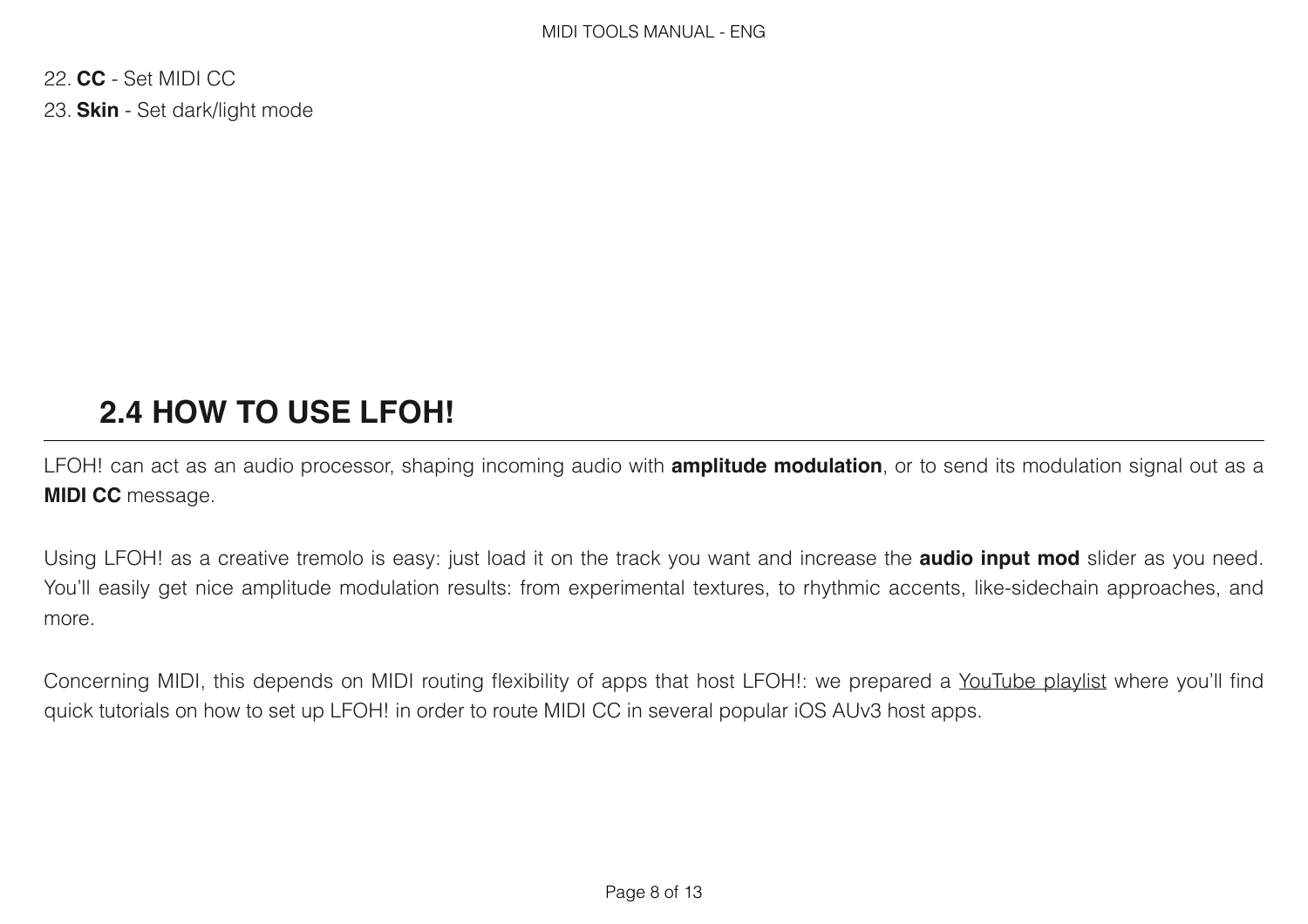# <span id="page-8-0"></span>**3. TATAT**

[TATAT](https://k-devices.com/products/tatat/) is a **MIDI plugin** designed to **generate**, **process**, **record**, and **export** a stream of notes.

With TATAT you can:

- to get always-changing sequences
- to quickly sketch and store melodic/harmonic ideas
- to add unexpected events to fixed/existing patterns/clips
- to export MIDI files to your DAWs or elsewhere



# <span id="page-8-1"></span>**3.1 INSTALLATION & REQUIREMENTS**

- 1. Unzip the downloaded file
- 2. Double click on Windows or MacOS package
- 3. Follow the instructions

TATAT comes as VST3 and Audio Unit for MacOS (Apple Silicon ready) and VST3 for Windows.

TATAT requires a 64bits compatible DAW.

We tested TATAT with Ableton Live, Bitwig Studio, Cubase, FL Studio, Logic Pro, Nuendo, Studio One, Reaper.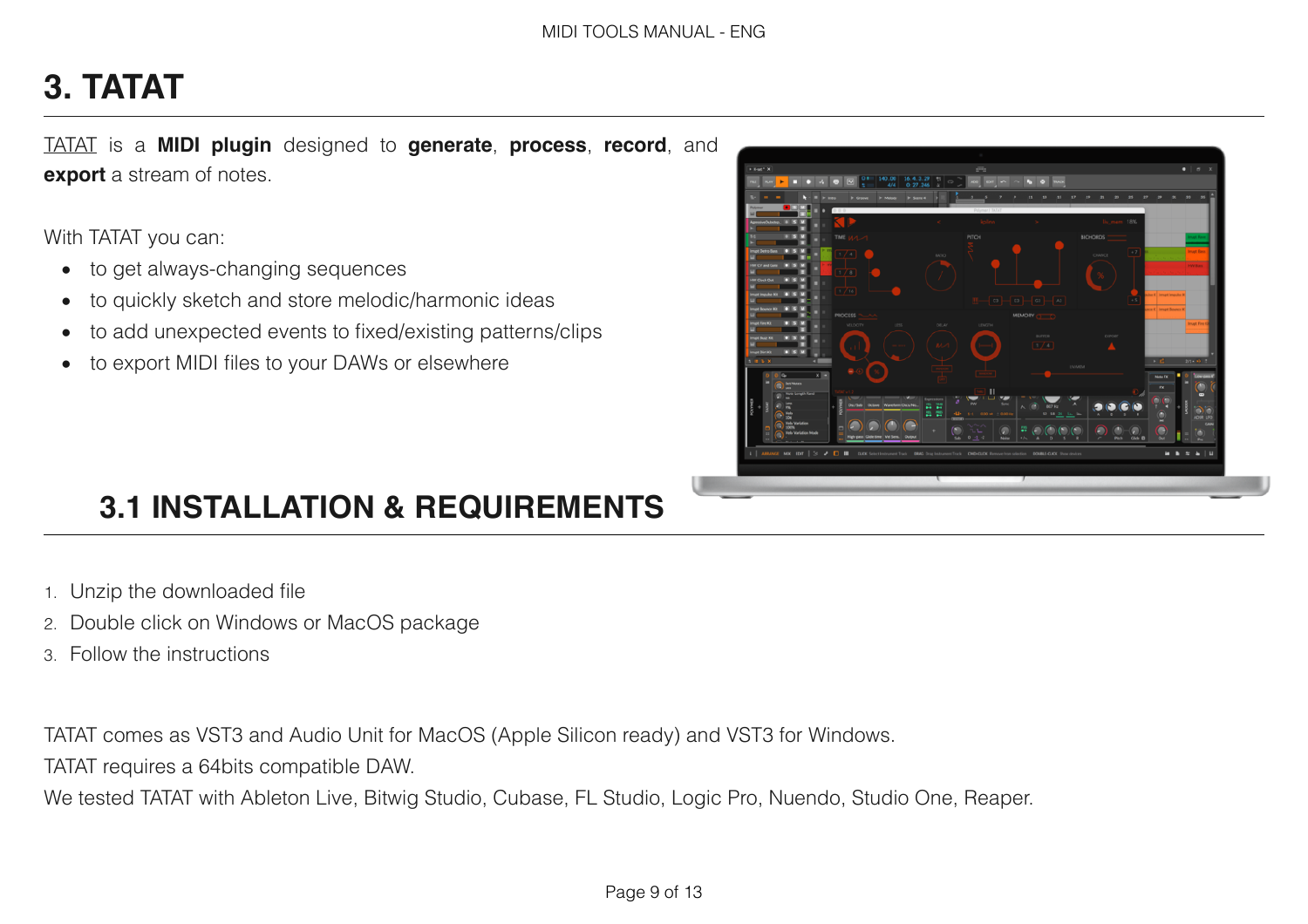#### MIDI TOOLS MANUAL - ENG

## <span id="page-9-0"></span>**3.2 HOW TATAT WORKS**

[TATAT](https://k-devices.com/products/tatat/) generates an infinite and always changing sequences of notes. You cannot say *exactly* what TATAT will do, but you can suggest a path to it: by setting up its parameters you can create what we call a *mood* for TATAT.

A mood is a configuration of notes, intervals, time fragmentation, velocity fluctuation, and other factors.

Once you set a mood that you are happy with, you'll listen to an **infinite stream of events, always changing**, all staying in the mood.

At this point, according to your needs, you can:

- Let TATAT play its stream, and make some intervention to control it: to add silence (**Less**), to obtain smooth *accelerando* and *ritardando* (**Ratio**), to control how TATAT generates intervals. You can enable **Key In** function to change notes on the fly (with a keyboard, or just feeding TATAT with a MIDI clip).
- Add some stability by controlling/automating the **Liv/Mem slider**, moving between the generated stream and frozen patterns.
- Use TATAT to send its notes to **enrich** (by enabling Thru) existing/incoming MIDI data/parts.
- **Export** a nice mood as a series of MIDI files/clip: just click on the export icon and drag it in your session or where you prefer. For each time you'll drag it, TATAT will **create a new variation** of the mood! This is a great feature to create a set of coherent ideas/lines/ riffs as a starting point for a new project.

Last but not least: TATAT gives you excellent results both with **melodic/harmonic** and **percussive** parts!

#### Learn TATAT!

If you prefer videos, be sure to check the **[full walkthrough](https://youtu.be/QOTzDrqiVQk)** available on our **[YouTube](https://youtu.be/QOTzDrqiVQk)** channel.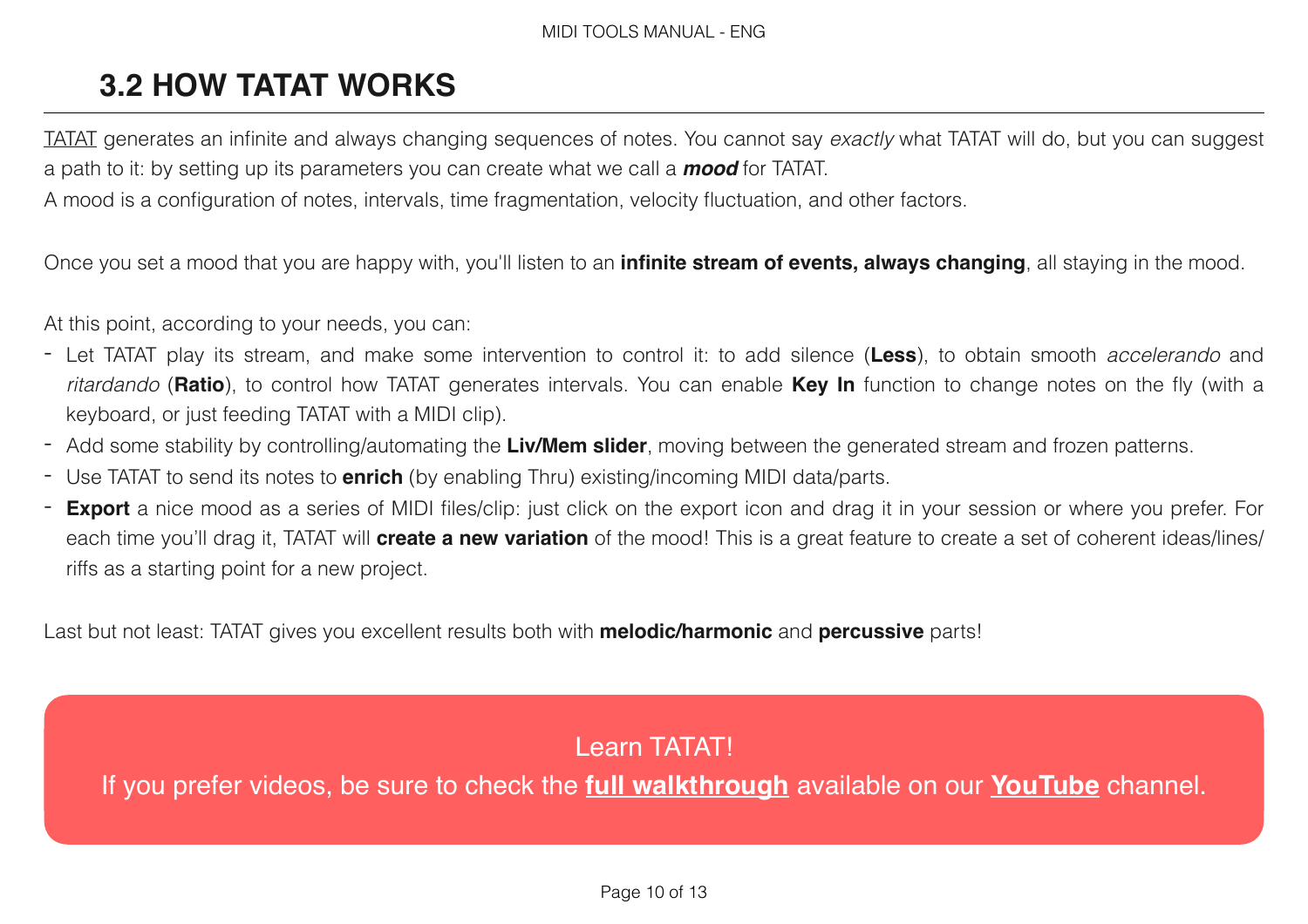#### **3.3 PARAMETERS**

<span id="page-10-0"></span>

Page 11 of 13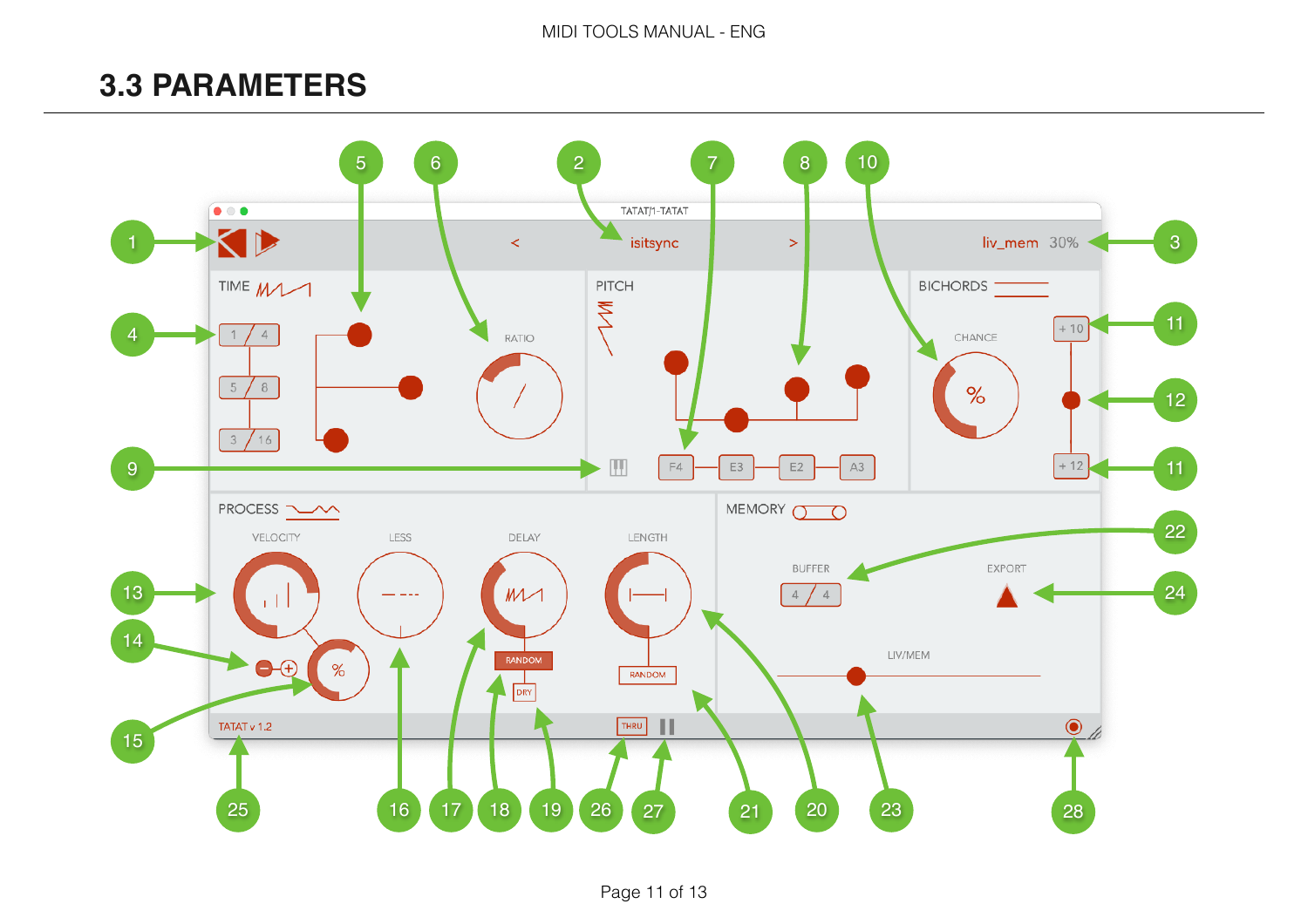#### MIDI TOOLS MANUAL - ENG

- 1. **Logo** Click on K-Devices logo to display a window with link to manual and other infos
- 2. **Presets** Click on arrows to change factory presets, click on preset name to enter preset manager
- 3. **Readout** Tap on parameter to get the exact value; double tap on value to edit
- 4. **Time Resolution** Set numerator and time signature for time resolutions
- 5. **Time Resolutions Multislider** Set chance for each time resolution to be selected
- 6. **Ratio** Scale all time resolutions by this factor
- 7. **Notes** Set notes for the stream
- 8. **Notes Multislider** Set chance for each note to be triggered
- 9. **Keys Input** If enabled, user sets up to 4 notes with incoming MIDI notes
- 10. **Bichords Chance**  Set the chance that a bichord is triggered
- 11. **Bichords Intervals**  Set intervals for bichords
- 12. **Bichords Selection**  Set the chance to pick up interval 1 or 2 when a bichord is triggered
- 13. **Velocity Main Value**  Set main velocity value
- 14. **Velocity Variation Mode**  Set to add or subtract variation value to main value
- 15. **Velocity Variation Value**  Set a variation value to add or subtract to main value
- 16. **Less Value**  Set the chance to mute some notes
- 17. **Delay Value**  Set a delay value for generated notes (0-100% of time resolution)
- 18. **Delay Random Mode**  If enabled, delay value will be the higher value for random operations
- 19. **Delay Mode**  Mute or play dry notes
- 20. **Lentgh Value**  Set note length (0-100% of original length)
- 21. **Length Random Mode**  If enabled, length value will be the higher value for random operations
- 22. **Buffer Length** Set buffer length. This value will affect the other parameters/actions in Memory section.
- 23. **Liv-Mem**  If equal to 0%, then the generated notes are recorded in a buffer with given length (Buffer Length), live notes are triggered. If different from 0%, then recording stops, the buffer is locked, and this value become the chance to play live notes or buffer content. If equal to 100%, then just buffer content will be played in loop, as a frozen pattern.